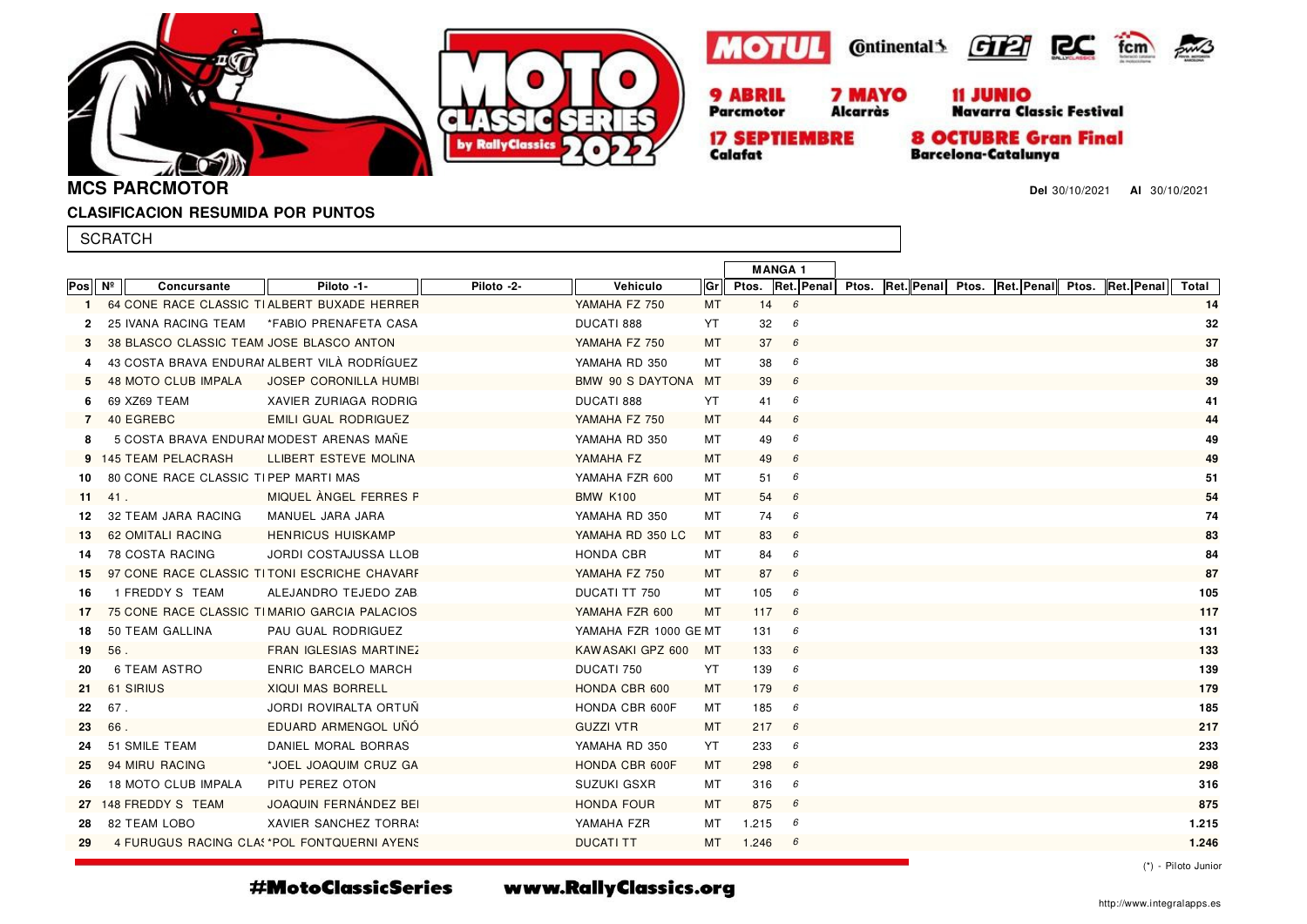





**Alcarràs** 



**17 SEPTIEMBRE** Calafat

**8 OCTUBRE Gran Final Barcelona-Catalunya** 

**Del** 30/10/2021 **Al** 30/10/2021

 $500$ 

**MCS PARCMOTOR**

# **CLASIFICACION RESUMIDA POR PUNTOS**

| llGrl<br>Ptos. Ret. Penal<br>Total<br>$Pos \mid N^{\circ} \mid$<br>Ret. Penal<br>Ret. Penal Ptos.<br>Ptos.<br>Ret. Penal<br>Vehiculo<br>Piloto -1-<br>Piloto -2-<br>Ptos.<br>Concursante<br>2.067<br>15 ART<br>NORTON COMMANDO MT<br>2.067<br>PERE AURADELL GAMELL<br>30<br>-6<br>4.036<br>10 FURUGUS RACING CLA! FERNANDO CAMPOY MOF<br>DUCATI 900<br>4.036<br>мт<br>6<br>-31<br>6.000<br>68 PROJECT MATCH 2<br>DUCATI 750 SS<br>*JESUS RINCON GARCIA<br>YT<br>6.000<br>32<br>- 6<br>ANTONIO SANCHEZ IBAÑI JOAN FABREGAT GRACIA HONDA CBR<br>6.000<br>58 PROJECT RACING<br>мт<br>6.000<br>6<br>33<br>6.000<br>34 155 SUZUKI I LO SABES<br>PACO MOYA ARRIAZA<br>SUZUKI GSXR-1100<br>мт<br>6.000<br>- 6 |
|--------------------------------------------------------------------------------------------------------------------------------------------------------------------------------------------------------------------------------------------------------------------------------------------------------------------------------------------------------------------------------------------------------------------------------------------------------------------------------------------------------------------------------------------------------------------------------------------------------------------------------------------------------------------------------------------------------|
|                                                                                                                                                                                                                                                                                                                                                                                                                                                                                                                                                                                                                                                                                                        |
|                                                                                                                                                                                                                                                                                                                                                                                                                                                                                                                                                                                                                                                                                                        |
|                                                                                                                                                                                                                                                                                                                                                                                                                                                                                                                                                                                                                                                                                                        |
|                                                                                                                                                                                                                                                                                                                                                                                                                                                                                                                                                                                                                                                                                                        |
|                                                                                                                                                                                                                                                                                                                                                                                                                                                                                                                                                                                                                                                                                                        |
|                                                                                                                                                                                                                                                                                                                                                                                                                                                                                                                                                                                                                                                                                                        |
| 6.000<br>HONDA VFR750R RC3 MT<br>35 53 BLOCKMOTOR<br>XAVIER ANGRILL VALLES<br>6.000 6                                                                                                                                                                                                                                                                                                                                                                                                                                                                                                                                                                                                                  |
| 6.000<br>36 140 CONE RACE CLASSIC TIFERRAN SACRISTAN PAM<br>мт<br>6.000<br>YAMAHA FZR 600<br>- 6                                                                                                                                                                                                                                                                                                                                                                                                                                                                                                                                                                                                       |
| 6.000<br>RICARDO PONCE BLASCC<br>YAMAHA YZF-R<br>21 RICARD TEAM<br>YT<br>6.000<br>-6<br>37                                                                                                                                                                                                                                                                                                                                                                                                                                                                                                                                                                                                             |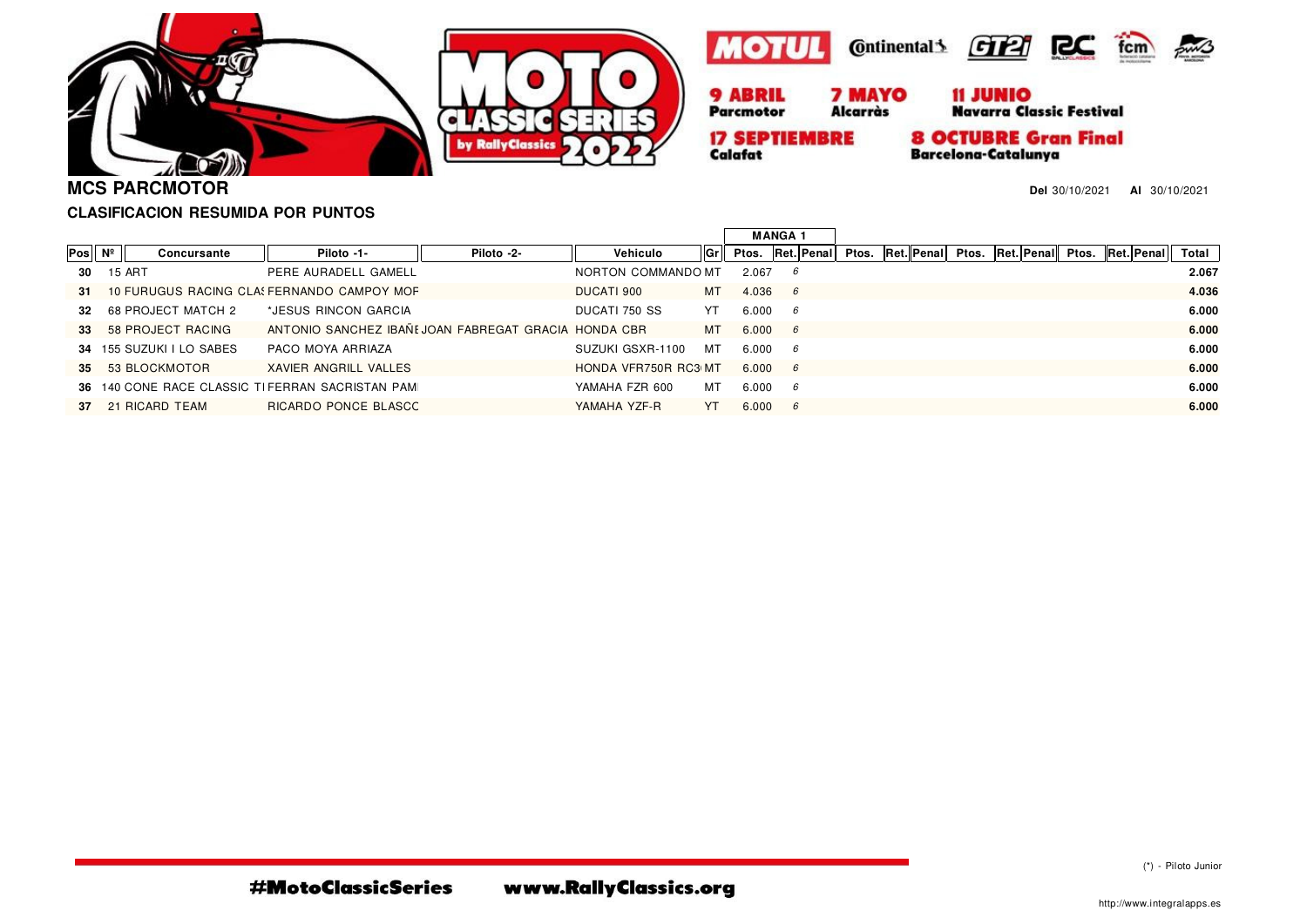







11 JUNIO<br>Navarra Classic Festival

**Alcarràs** 

**17 SEPTIEMBRE** Calafat

**Parcmotor** 

**8 OCTUBRE Gran Final Barcelona-Catalunya** 

**Del** 30/10/2021 **Al** 30/10/2021

**MCS PARCMOTOR**

#### **CLASIFICACION RESUMIDA POR PUNTOS**

MOTOS

lmt

|         |     |                                          |                                                 |            |                       |     | <b>MANGA1</b> |              |                                                                            |  |  |       |
|---------|-----|------------------------------------------|-------------------------------------------------|------------|-----------------------|-----|---------------|--------------|----------------------------------------------------------------------------|--|--|-------|
| Pos │Nº |     | <b>Concursante</b>                       | Piloto -1-                                      | Piloto -2- | Vehiculo              | Grl |               |              | <b>Pros. Ret. Penal Pros. Ret. Penal Pros. Ret. Penal Pros. Ret. Penal</b> |  |  | Total |
| 1       |     |                                          | 64 CONE RACE CLASSIC TIALBERT BUXADE HERRER     |            | YAMAHA FZ 750         | МT  |               | $14 \quad 6$ |                                                                            |  |  | 14    |
| 2       |     | 38 BLASCO CLASSIC TEAM JOSE BLASCO ANTON |                                                 |            | YAMAHA FZ 750         | МT  | 37            | 6            |                                                                            |  |  | 37    |
| 3       |     |                                          | 43 COSTA BRAVA ENDURAI ALBERT VILÀ RODRÍGUEZ    |            | YAMAHA RD 350         | MT. | 38            | 6            |                                                                            |  |  | 38    |
|         |     | <b>48 MOTO CLUB IMPALA</b>               | <b>JOSEP CORONILLA HUMB</b>                     |            | BMW 90 S DAYTONA MT   |     | 39            | 6            |                                                                            |  |  | 39    |
| 5       |     | 40 EGREBC                                | EMILI GUAL RODRIGUEZ                            |            | YAMAHA FZ 750         | MT  | 44            | 6            |                                                                            |  |  | 44    |
|         |     | 6 145 TEAM PELACRASH                     | LLIBERT ESTEVE MOLINA                           |            | YAMAHA FZ             | МT  | 49            | 6            |                                                                            |  |  | 49    |
| 7       |     |                                          | 5 COSTA BRAVA ENDURAI MODEST ARENAS MANE        |            | YAMAHA RD 350         | MT  | 49            | 6            |                                                                            |  |  | 49    |
| 8       |     | 80 CONE RACE CLASSIC TIPEP MARTI MAS     |                                                 |            | YAMAHA FZR 600        | MT  | 51            | 6            |                                                                            |  |  | 51    |
| 9       | 41. |                                          | MIQUEL ANGEL FERRES F                           |            | <b>BMW K100</b>       | MT  | 54            | 6            |                                                                            |  |  | 54    |
| 10      |     | 32 TEAM JARA RACING                      | MANUEL JARA JARA                                |            | YAMAHA RD 350         | MT  | 74            | 6            |                                                                            |  |  | 74    |
| -11     |     | 62 OMITALI RACING                        | <b>HENRICUS HUISKAMP</b>                        |            | YAMAHA RD 350 LC      | MT  | 83            | 6            |                                                                            |  |  | 83    |
| 12      |     | 78 COSTA RACING                          | JORDI COSTAJUSSA LLOB                           |            | HONDA CBR             | МT  | 84            | 6            |                                                                            |  |  | 84    |
| 13      |     |                                          | 97 CONE RACE CLASSIC TITONI ESCRICHE CHAVARE    |            | YAMAHA FZ 750         | MT  | 87            | 6            |                                                                            |  |  | 87    |
| 14      |     | 1 FREDDY S TEAM                          | ALEJANDRO TEJEDO ZAB                            |            | DUCATI TT 750         | MT  | 105           | - 6          |                                                                            |  |  | 105   |
| 15      |     |                                          | 75 CONE RACE CLASSIC TIMARIO GARCIA PALACIOS    |            | YAMAHA FZR 600        | MT. | 117           | 6            |                                                                            |  |  | 117   |
| 16      |     | 50 TEAM GALLINA                          | PAU GUAL RODRIGUEZ                              |            | YAMAHA FZR 1000 GE MT |     | 131           | - 6          |                                                                            |  |  | 131   |
| 17      | 56. |                                          | FRAN IGLESIAS MARTINEZ                          |            | KAW ASAKI GPZ 600     | MT  | 133           | 6            |                                                                            |  |  | 133   |
| 18      |     | 61 SIRIUS                                | <b>XIQUI MAS BORRELL</b>                        |            | HONDA CBR 600         | MT  | 179           | 6            |                                                                            |  |  | 179   |
| 19      | 67. |                                          | <b>JORDI ROVIRALTA ORTUN</b>                    |            | HONDA CBR 600F        | MT  | 185           | 6            |                                                                            |  |  | 185   |
| 20      | 66. |                                          | EDUARD ARMENGOL UNO                             |            | <b>GUZZI VTR</b>      | MT  | 217           | 6            |                                                                            |  |  | 217   |
| 21      |     | 94 MIRU RACING                           | *JOEL JOAQUIM CRUZ GA                           |            | HONDA CBR 600F        | MT  | 298           | 6            |                                                                            |  |  | 298   |
| 22      |     | 18 MOTO CLUB IMPALA                      | PITU PEREZ OTON                                 |            | SUZUKI GSXR           | MT  | 316           | 6            |                                                                            |  |  | 316   |
|         |     | 23 148 FREDDY S TEAM                     | JOAQUIN FERNANDEZ BEI                           |            | <b>HONDA FOUR</b>     | MT  | 875           | 6            |                                                                            |  |  | 875   |
| 24      |     | 82 TEAM LOBO                             | XAVIER SANCHEZ TORRA!                           |            | YAMAHA FZR            | MT  | 1.215         | - 6          |                                                                            |  |  | 1.215 |
| 25      |     |                                          | 4 FURUGUS RACING CLAS *POL FONTQUERNI AYENS     |            | <b>DUCATI TT</b>      | MT. | 1.246         | 6            |                                                                            |  |  | 1.246 |
| 26      |     | <b>15 ART</b>                            | PERE AURADELL GAMELL                            |            | NORTON COMMANDO MT    |     | 2.067         | 6            |                                                                            |  |  | 2.067 |
| 27      |     |                                          | 10 FURUGUS RACING CLA! FERNANDO CAMPOY MOF      |            | DUCATI 900            | MT. | 4.036         | 6            |                                                                            |  |  | 4.036 |
|         |     | 28 155 SUZUKI I LO SABES                 | PACO MOYA ARRIAZA                               |            | SUZUKI GSXR-1100      | МT  | 6.000         | 6            |                                                                            |  |  | 6.000 |
|         |     |                                          | 29 140 CONE RACE CLASSIC TIFERRAN SACRISTAN PAM |            | YAMAHA FZR 600        | MT  | 6.000         | 6            |                                                                            |  |  | 6.000 |

#MotoClassicSeries

www.RallyClassics.org

(\*) - Piloto Junior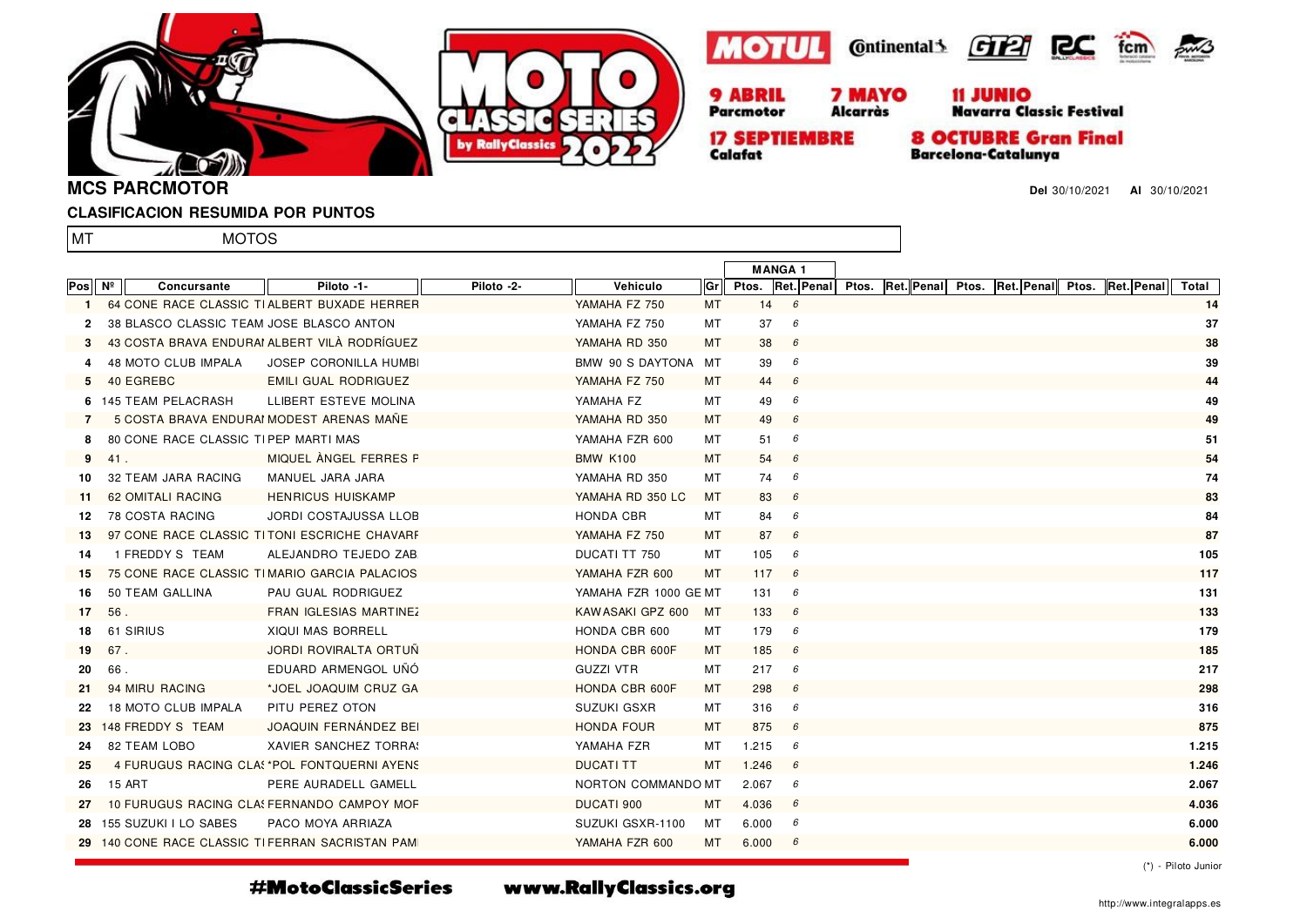





**17 SEPTIEMBRE** Calafat

**8 OCTUBRE Gran Final Barcelona-Catalunya** 

**MCS PARCMOTOR**

**Del** 30/10/2021 **Al** 30/10/2021

## **CLASIFICACION RESUMIDA POR PUNTOS**

| Pos | $N^2$ | Concursante          | Piloto -1-                                           | Piloto -2- | Vehiculo             |  | Gr Ptos. |  |  |  | Ret. Penal Ptos. Ret. Penal Ptos. Ret. Penal Ptos. Ret. Penal |  |  | Total |
|-----|-------|----------------------|------------------------------------------------------|------------|----------------------|--|----------|--|--|--|---------------------------------------------------------------|--|--|-------|
|     |       | 30 53 BLOCKMOTOR     | XAVIER ANGRILL VALLES                                |            | HONDA VFR750R RC3 MT |  | 6.000    |  |  |  |                                                               |  |  | 6.000 |
|     |       | 31 58 PROJECT RACING | ANTONIO SANCHEZ IBANI JOAN FABREGAT GRACIA HONDA CBR |            |                      |  | 6.000    |  |  |  |                                                               |  |  | 6.000 |

(\*) - Piloto Junior